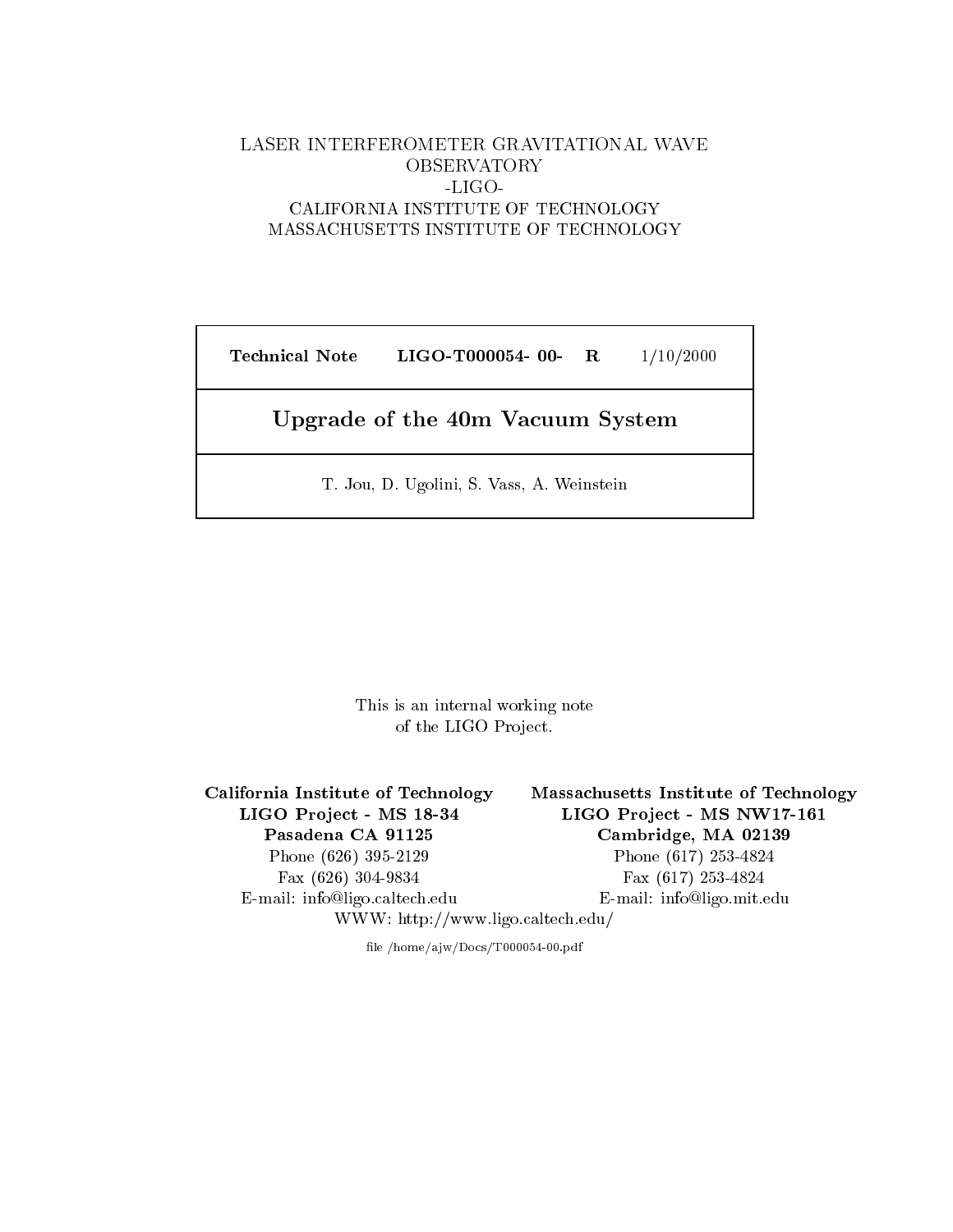# Upgrade of the 40m Vacuum System

Dennis Ugolini, Alan Weinstein, Steve Vass, Ted Jou Version 2.0 March 31, 2000

### **PURPOSE**  $\mathbf 1$

The purpose of this document is to outline ongoing improvements to the 40m vacuum system. The goals of the vacuum system upgrade are:

- To increase the automation of change-of-state processes (i.e.,  $\mathbf{r}$  ,  $\mathbf{r}$  ,  $\mathbf{r}$  ,  $\mathbf{r}$  ,  $\mathbf{r}$  ,  $\mathbf{r}$  ,  $\mathbf{r}$  ,  $\mathbf{r}$  ,  $\mathbf{r}$  ,  $\mathbf{r}$  ,  $\mathbf{r}$  ,  $\mathbf{r}$  ,  $\mathbf{r}$  ,  $\mathbf{r}$  ,  $\mathbf$ the steps in transitioning from atmosphere to vacuum will be handled by electronics),
- To replace the current LabView/Metrabus controls with a VME processor and an EPICS interface, making the system more \LIGO-like" and allowing remote observation of the system status,
- To add more comprehensive hardware and software interlocking, both to protect against serious vacuum failures and to allow more condence in the automated procedures,
- $T_{\rm eff}$  oversign (HV interlock range) in the original vacuum design (HV interlock range,  $T_{\rm eff}$  interlock range,  $T_{\rm eff}$  interlock range,  $T_{\rm eff}$  interlock range,  $T_{\rm eff}$  interlock range,  $T_{\rm eff}$  interlock range, valves to protect ion pumps, etc.),
- To make the system easily upgrade in the future, and future, and future, and future, and future, and future, and future, and future, and future, and future, and future, and future, and future, and future, and future, and
- To make all necessary improvements with a minimum of changes to the system, given the short time frame and small number of personnel.

### $\overline{2}$ **OUTLINE OF CURRENT SYSTEM**

### $2.1$ Hardware Layout

The 40m vacuum system schematic is shown in Appendix A (all appendices can be found at the end of Ted Jou's SURF report, included with this document). There are four main volumes in the system: the beam tubes and chambers, the cryopump (CP1), the residual gas analyzer (RGA), and the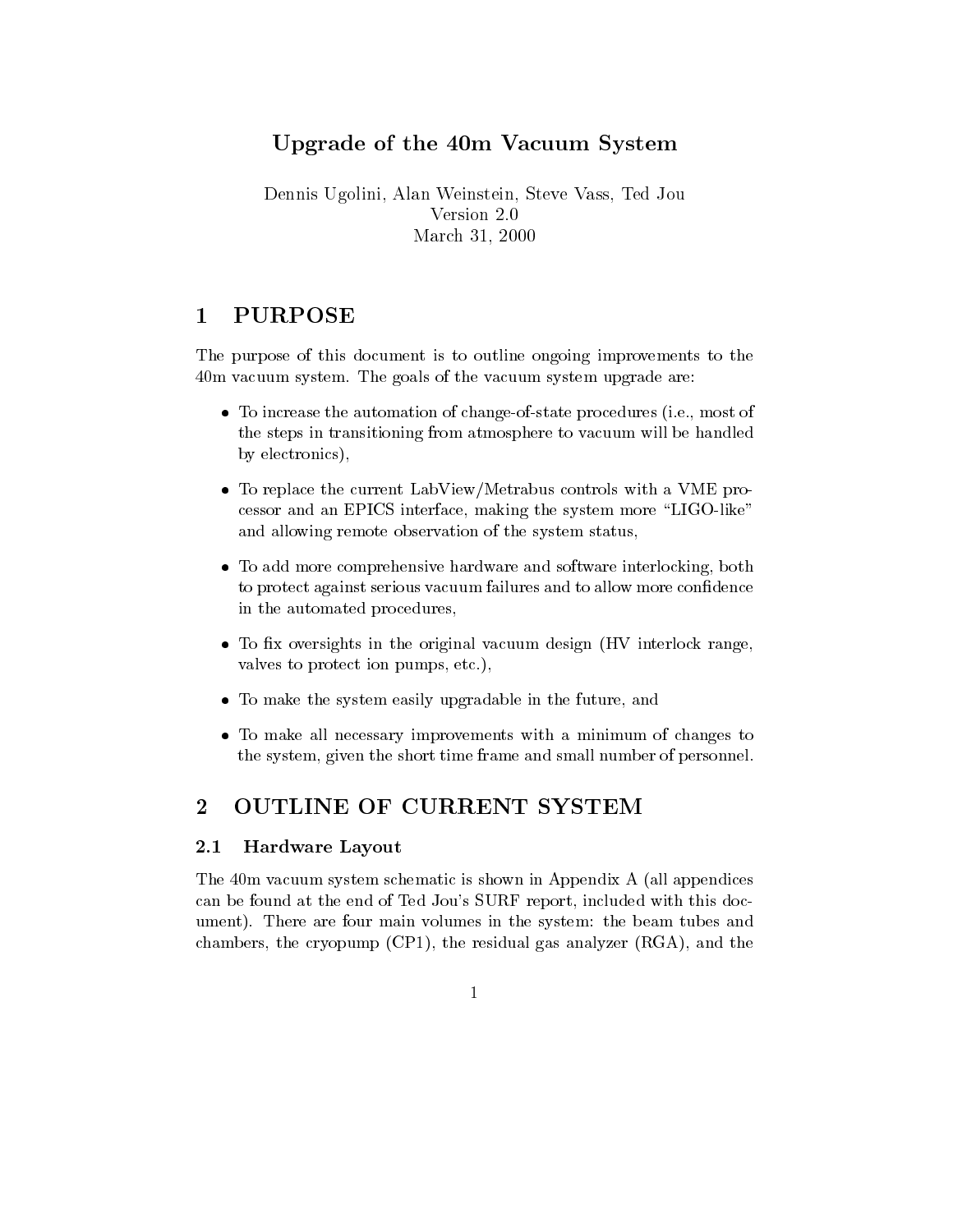annuli at each of the five optical chambers. The interferometer is brought from atmosphere to about 0:5 torr by the roughing pumps RP1, RP2, and RP3, which are attached by a hose at the valve V3. Once this pressure is reached (roughly three hours), the hose is disconnected and the turbopumps TP1, IP2, and IP3 bring the system down to 2  $\times$  10  $^\circ$  torr over a period of roughly a month, though this depends strongly on the temperature, the length of time that the system was vented, and the humidity at the time of the pumpdown. The cryopump and RGA volumes can be pumped down in the same manner, but are usually kept at vacuum when the chambers are open by closing the valves VM1, VM3, VC1, and VC2. Running the cryopump in parallel with the turbopumps can bring the chamber to  $10^{-6}$ torr in as little as 72 hours. Calibrated leaks of helium and argon can be introduced in the RGA volume for calibration of the gas analyzer.

The fixed 1-meter mode cleaner is a separate volume. It has its own pump and cold cathode gauge with digital display, and is neither read out nor controlled by the main vacuum system.

The system was originally designed to allow vibration-free running by using the ion pumps instead of the turbopumps. IP1 was designated to pump the annuli, while IP2 through IP5 would keep the beam tubes and chambers at vacuum. This scheme has historically not worked for two reasons. First, there are no gate valves protecting the ion pumps when the chambers are brought to atmosphere. Thus the ion pumps are saturated during a vent and must be regenerated before they can be used. Second, the turbopumps cannot bring the widely-separated annuli below the level of 103 torr, which is too high of a pressure for the ion pump IP1 to function properly. A manual right-angle valve was introduced at IP1 in an effort to "fool" the pump into activating; closing the valve to a small aperture would reduce conductance, creating a pressure drop at the pump. Unfortunately, this effort failed to solve the problem.

### 2.2 Control Electronics

The flow of information in the 40m vacuum system is shown in the wiring diagram in Appendix A. CP1, TP1, the roughing pumps, and all of the valves communicate with the Vacuum Control Unit (VCU), an 80286 processor from Metrabus. Sense boards read state information for the valves and pumps as digital inputs. AC power for activating the valves and pumps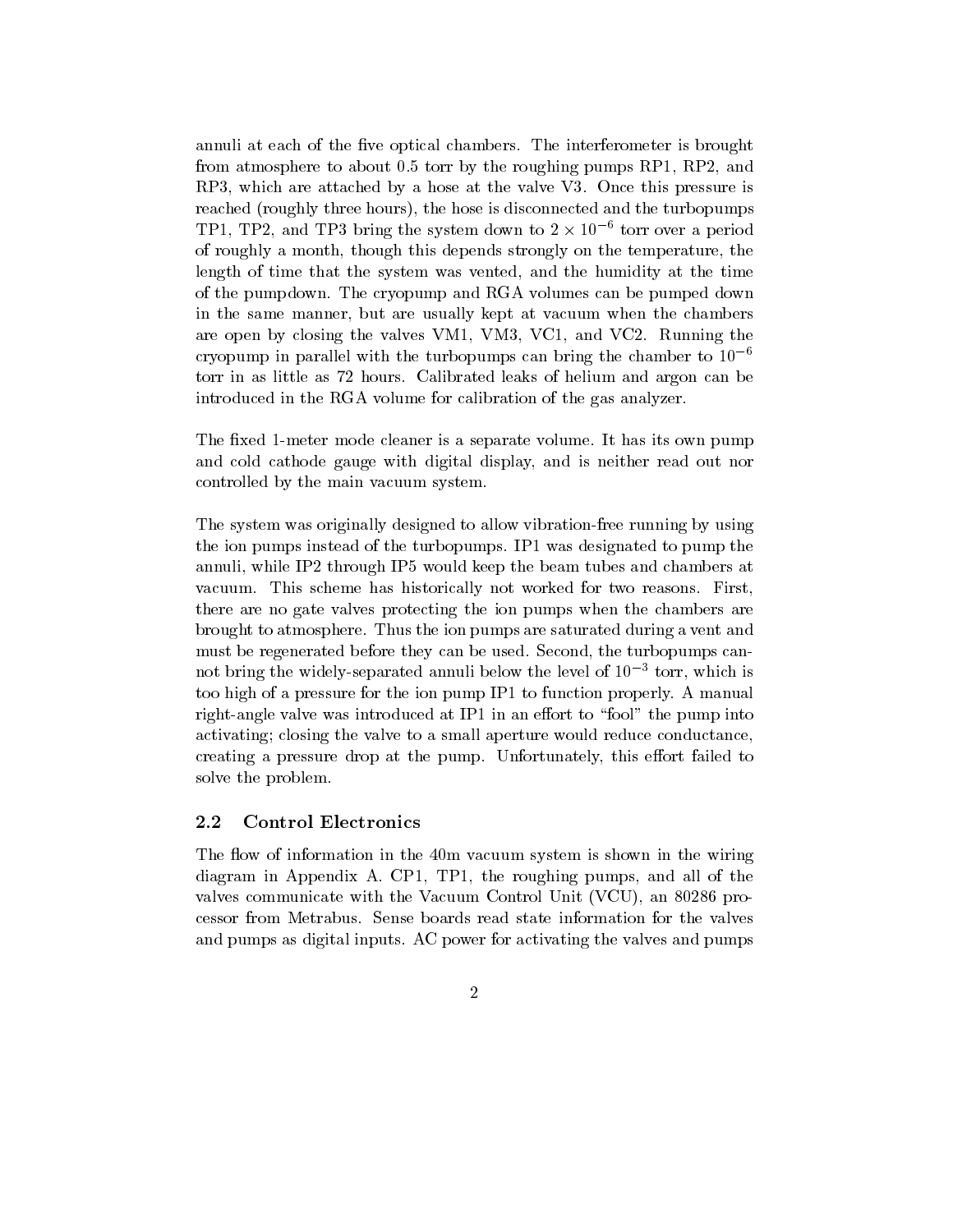is switched on and off at the VCU relay boards. The exceptions are the ten valves at the annuli; for these valves a digital control signal is sent from the VCU relay board, which activates an AC relay at the valve.

TP2, TP3, the ion pumps, the various pressure gauge controllers, and the VCU send information to the main workstation via RS-232 serial port connections. A serial port expansion unit allows the workstation to read and write to sixteen different RS-232 connnections.

The VCU, turbopumps, and main workstation are connected to a 3:1 kVA uninterruptible power supply  $(UPS)$ . The UPS is sufficient to keep the system running through transient glitches, but reportedly cannot sustain power more than a few minutes, nor supply enough current to restart all of the pumps after sustained power outages. (Note: in the six months since the first version of this document, two significant outages have occurred, shutting down most of the computers on campus. In both cases the vacuum system remained operational, implying that the UPS may be sufficient after all).

Three of the valves are hardware interlocked with pumps. V4, for example, will close if TP2 is running at less than 50% of its preset speed, to prevent backstreaming into the interferometer. V5 and TP3 are interlocked in the same way. This is accomplished by passing the valve control signal through a relay in the turbopump controller, which opens when the pump speed falls too low. The valve VC1 is also set to close when the cryopump CP1 becomes too warm. In this case a relay is held closed by a photodiode signal, which reads the light from an LED reflecting off the needle in the cryopump temperature gauge. If the needle moves out of the tolerable temperature range, the photodiode signal vanishes, opening the relay and closing the valve. Finally, the pressure gauge P1 is interlocked with the high voltage to the "shark" test mass controllers and the RF voltage to the in-vacuum Pockels cell. Both voltages are disabled when P1 rises above 3 millitorr to prevent arcing in the vacuum envelope. There is no upper threshhold for the P1 interlock; to operate the high voltage at atmosphere, the interlock must be disconnected.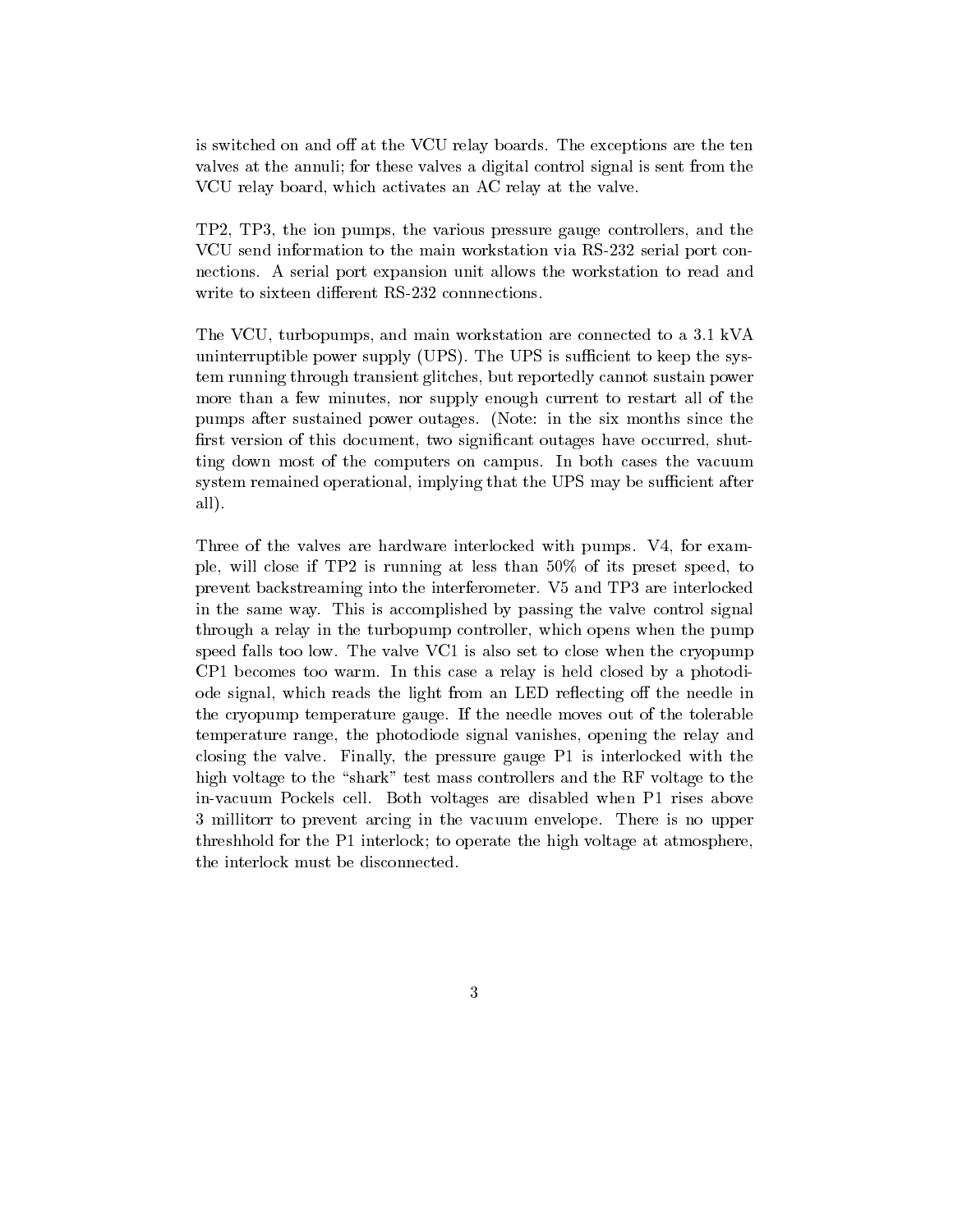#### $2.3$ Computer Control

The nerve center of the 40m vacuum system is a SUN SparcStation 1 called tigress. This workstation communicates with the VCU and the other system elements through the 16-port serial expansion unit. There are two LabView 3:0 routines running on tigress at all times. One controls all serial communications and continually updates pressure and state information from each connection. The other provides a graphical user interface which displays all of the valve states, pump states, and pressures, and allows changes by the user.

LabView and the VCU processor work together to create a "state machine". designed to prevent the user from putting the vacuum system in an unsafe state. The VCU memory contains a list of all acceptable states for the vacuum system. When a user attempts to change the status of a valve through the GUI, LabView checks the final state with the VCU list, and only executes the command if the resulting state is found. Documentation at the workstation lists the steps necessary for the user to bring the system from atmosphere to vacuum and vice versa.

Two sets of log files are continually generated and deposited in two separate directories on tigress. One lists the pressures from each Pirani, cold cathode, and ion pressure gauge in the system, while the other tracks the concentrations of twelve preselected masses as measured by the RGA (for example, the 28 amu concentration is monitored to check for  $N_2$ , a symptom of an air leak). Both sets of log files were to be regularly copied onto another SparcStation 1 (gib) for plotting, and this was intended to be the only network connection allowed to tigress. However, gib is no longer operative, and tigress currently accepts remote telnet sessions.

The vacuum system is extremely dependent on tigress. The workstation is the only source of user control; if it is shut down orcrashes, the system will continue to run (the VCU processor and relay boards will continue to control the valves), but no changes can be made. If tigress were down in an emergency, the only option would be to cut power to the VCU, causing all valves to close. Neither tigress nor the VCU processor are Y2K compliant (both have had their dates rolled back in order to continue functioning). Finally, there is no interface between tigress and either EPICS or the network except for telnet, which is one form of connection that is least desired for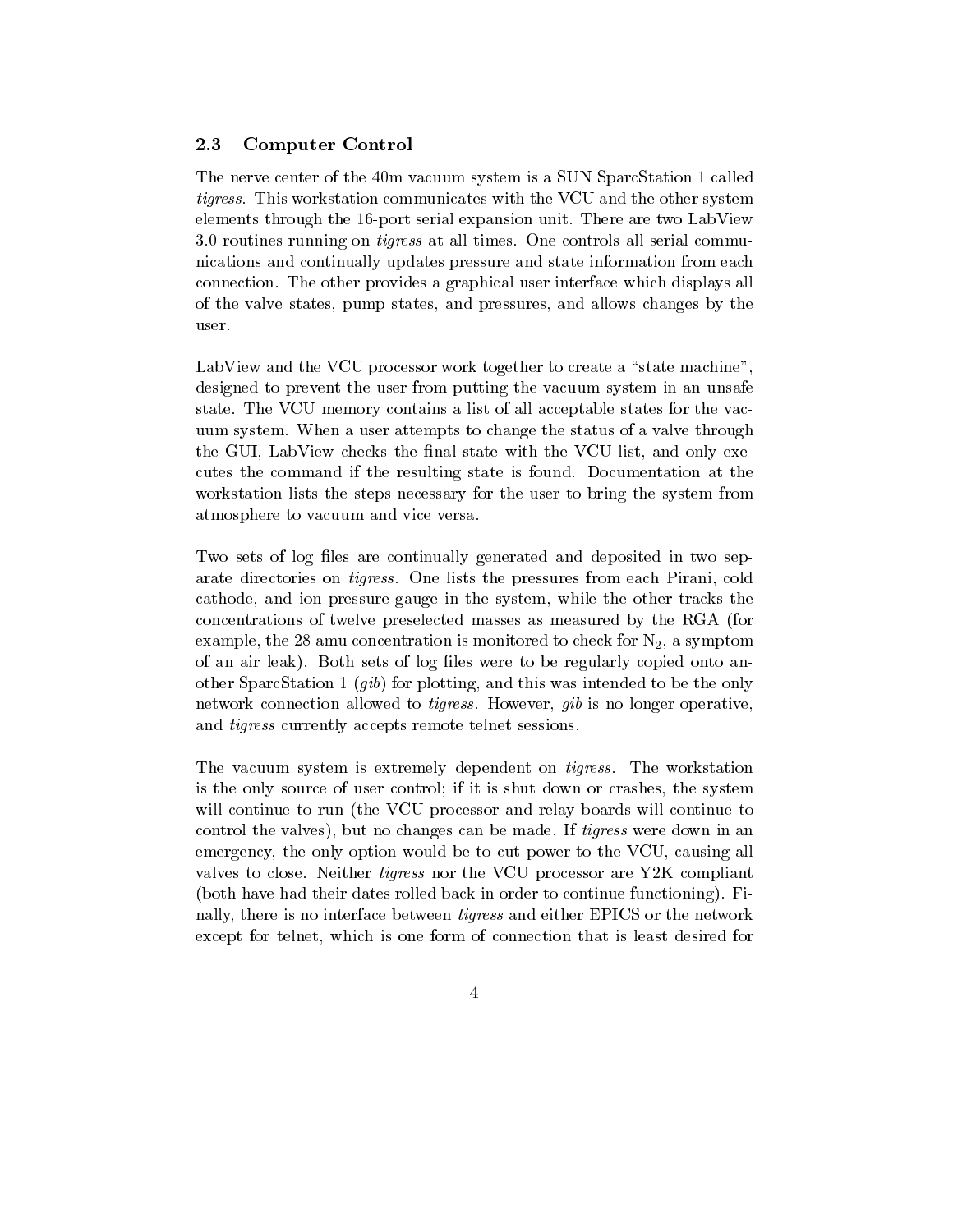such a critical device.

## 3 PROPOSED CHANGES

### 3.1 Ion Pumps

New gate valves will be introduced directly adjacent to the five ion pumps IP1 through IP5. These valves will remain closed through hardware interlocks (see section 3:5) unless the outside pressure is less than approximately 105 torr. Once these valves are installed, the ion pumps can be regenerated and used normally, without saturating during each vent of the system. These valves have been ordered and received, and are awaiting installation.

To properly pump down each annulus would require at least three small ion pumps (one at each end, one at the vertex), as well as at least one mobile turbopump to bring each annulus down to a pressure where the ion pump can function. This would require significant effort for a problem that may not be critical to the main vacuum envelope. The best solution may be to simply close valve VA6 during vibration-free running. The viton O-rings in the annuli seem sufficiently leak-tight with the turbopumps running at  $2 \times 10^{-8}$  torr; if permeation becomes a problem once the ion pumps drop the pressure even lower, the additional ion pumps can be added later.

#### $3.2$ Additions to Vacuum Envelope

The 1-meter fixed mode cleaner will be replaced by a 12-meter suspended mode cleaner, which will be part of the main vacuum envelope rather than a separate volume. The optical layout has not been nalized, but the mode cleaner will probably begin at the input optics chamber and run parallel to the south arm. The proposed end chamber is in storage in the 40m lab, and the other necessary hardware (beam tube, seismic stack) are still located in other LIGO facilities at Caltech.

Testing resonant sideband extraction at the 40m will also require an output optics chamber to be added adjacent to the beamsplitter chamber. This chamber is present in the 40m lab but needs to be baked. In addition, a new annulus and pneumatic right-angle valve will be required for this chamber, and signals from both will be added to the new EPICS control system.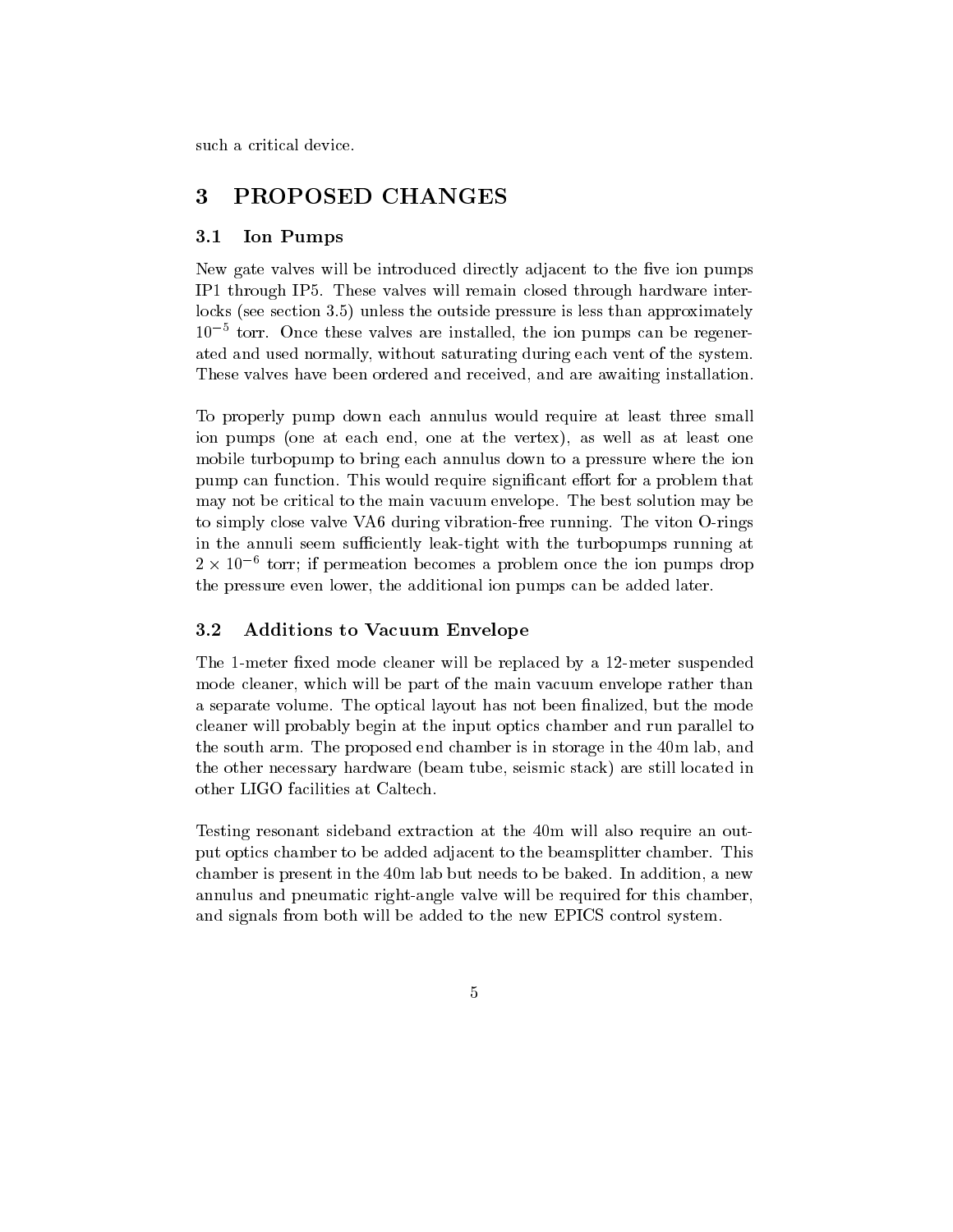#### $3.3$ 3.3 VME Control Electronics

The VCU will be entirely replaced by a VME crate, mainly to allow use of EPICS software as the control interface (see next section). To simplify the design, the modules have been chosen to closely mimic the functions of the original VCU (see wiring diagram on the next page). Two serial port connections in the VME162 processor module will communicate with two addressable serial port switch boxes, one for the ion pumps (which run at 1200 baud and odd parity), and one for the turbopumps and pressure gauge controllers (9600 baud, even parity). 96 channels of digital input will replace the sense boards, and two 32-channel latching relay modules will replace the relay boards. Latching relays are chosen over momentary latching relays or digital output to allow the valves and pumps to retain their state even if the power is interrupted or the VME processor fails or reboots. The remote valve control signals will be changed from  $+5V$  DC to  $+24V$  DC for better stability and to conform with industry standards. To reduce noise, AC power will not be sent from the relay module. Instead, +24V control signals will trigger AC relays clipped to the side of the electronics rack for all local valves and pumps (for the annuli, the relays will be located at the valve as before).

### 3.4 EPICS Interface

The LabView routines on tigress will be replaced by an EPICS interface. A SURF student named Ted Jou has already completed much of the programming work; the GUI's he developed can be seen in Appendix B, while the actual code can be found in the \Caltech/40mVac" folder in the EPICS area on  $kater$ . The first GUI (VacControl.adl) is similar in appearance to the LabView GUI, and allows the same control over individual valves. But rather than require the user to perform every step in transitioning from atmosphere to vacuum or back, the user can select a final state using the pull-down menu in the second GUI (VacState.adl). EPICS willperform most of the steps in the state transition automatically. For safety reasons, some steps will not be automated (connecting the roughing pump hose, for example), requiring a competent user to be present during major changes. The user will be cued to perform these steps by a message displayed in the GUI. The third GUI (VacMonitor.adl) shows the system monitor that will allow a remote user to check the status of the vacuum system.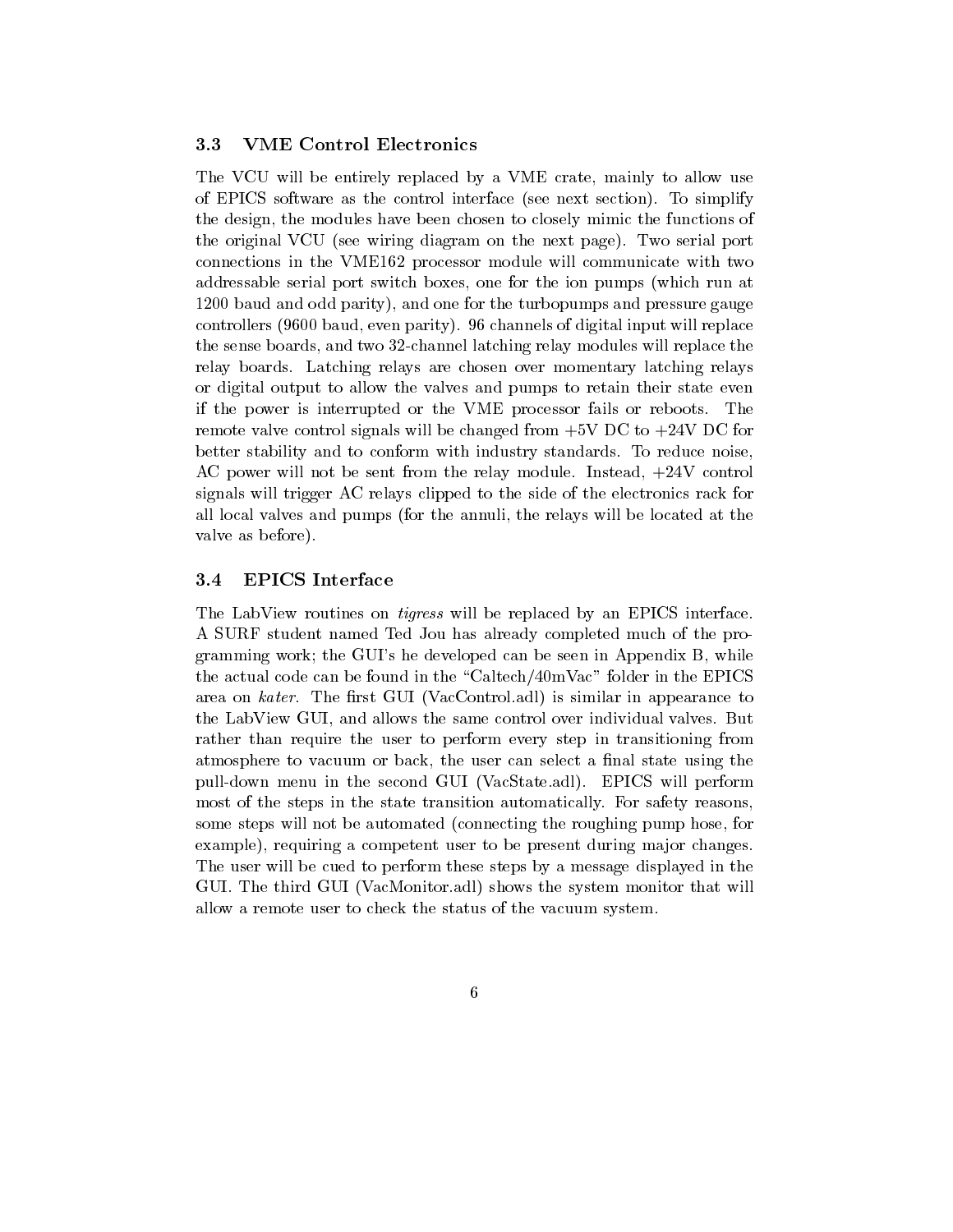

# **Proposed Information Flow Diagram**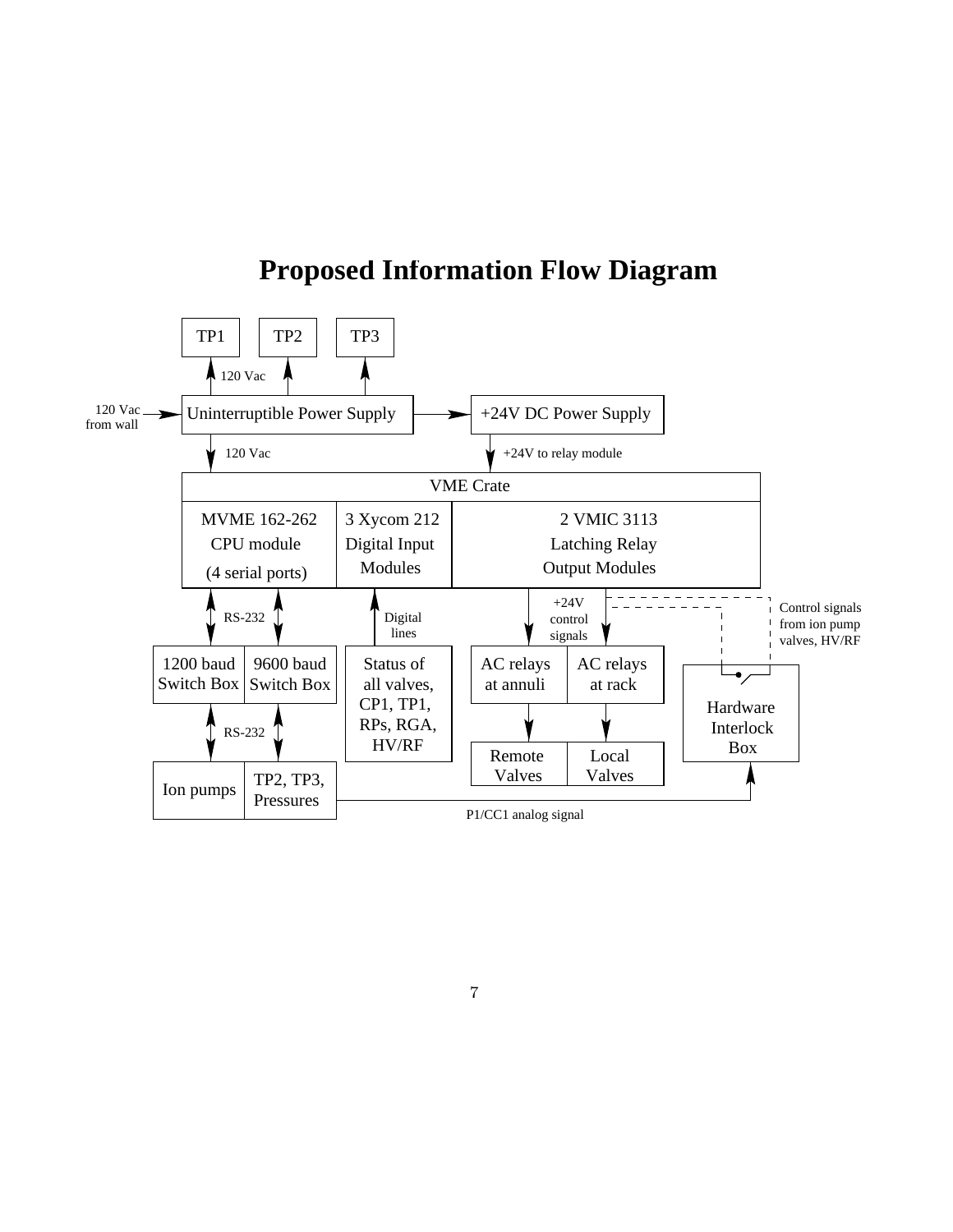Also included in Ted Jou's SURF report are the logic for each major state transition, which still needs to be reviewed. In addition, the code does not currently include the type of "state machine" procedure in the current system, in which all pumps and valves are compared to a list of allowable states before each transition. The 40m review committee has stated that the state machine code was a hindrance to operating the previous system, and that if enough thought is given to hardware and software interlocking, state machine code should be unnecessary.

#### $3.5$ **Other Hardware Changes**

Here is a list of other hardware items (and their current order status) needed to complete the system upgrade:

- A changeover valve for the nitrogen supply (ordered); this will automatically switch to a backup cylinder when the nitrogen pressure falls below the minimum necessary to operate the large gate valves (80 psi).
- A pressure transducer and digital display (received) for the nitrogen supply.
- Five cold cathode gauges and four Convection gauges  $\mathcal{C}$  for  $\mathcal{C}$  for  $\mathcal{C}$ both the output optic chamber bake and for any diagnostic needs during the commissioning of the new system. The Convectron gauges work in the same pressure range as Pirani gauges.
- A pressure gauge controller with serial port (ordered). The controller has two channels for cold cathode gauges and two for Convectron gauges. This will replace the current mode cleaner controller, which does not support serial communication. The current controller will be used for the OOC chamber bake and as a roaming display for the new diagnostic gauges.
- A spare lament for the RGA (not yet ordered), as well as repairs for the RGA display (not yet ordered).
- Foils for clean storage of any in-vacuum components (received).
- A roughing pump (getting quote), turbopump (getting quote), thermal blankets (received), and temperature controllers and heating tape (some in storage, others need to be ordered). All will be used for a mobile pumpstation for regenerating the ion pumps.
	- 8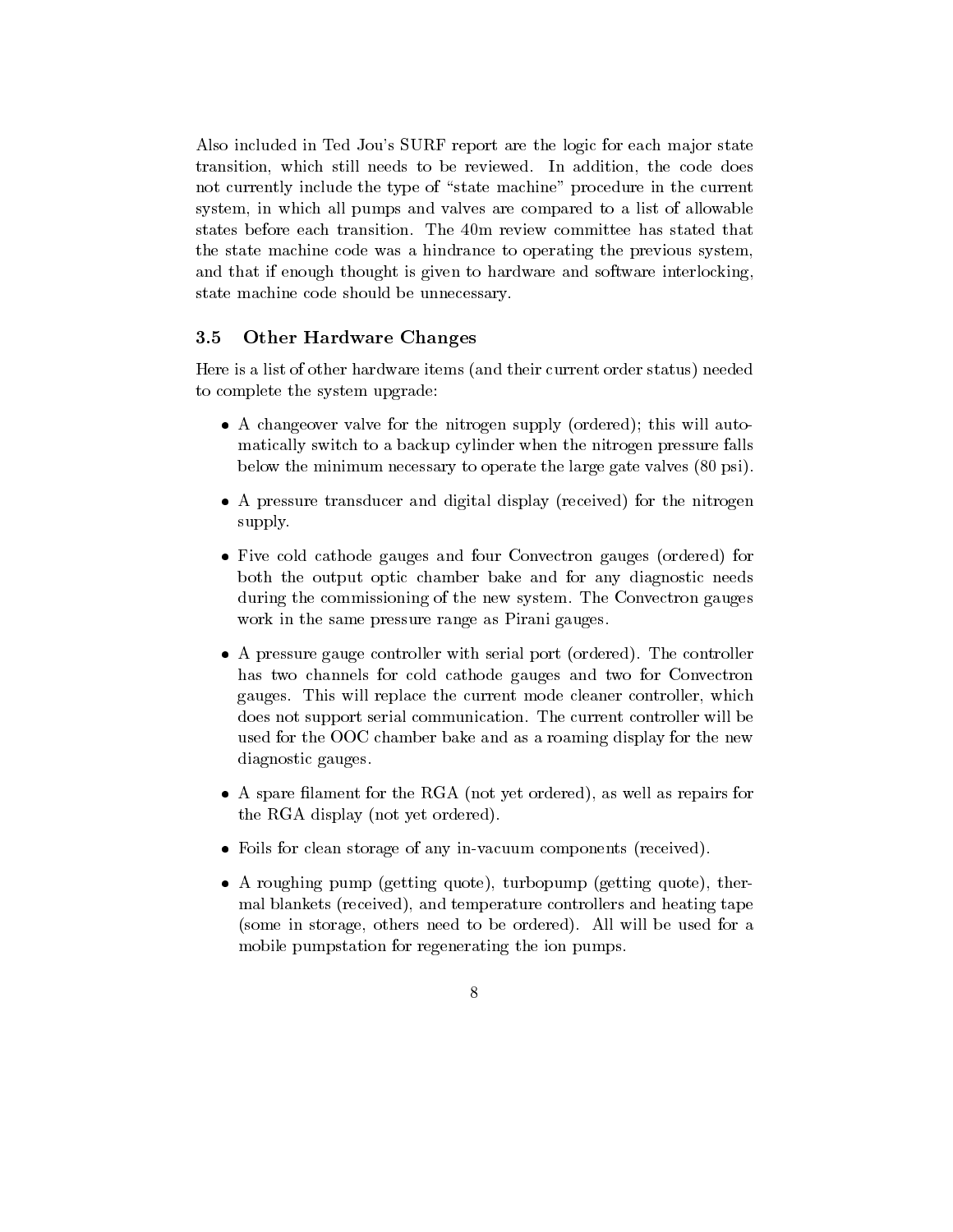- An insulated metal case (still under review), a second RGA (in step  $\mathbb{R}$ ), a second RGA (in storage, storage, second RGA (in storage, second RGA (in storage, second RGA), a second RGA (in storage, second RGA (in stora may need expensive replacement parts), a heater and fan (need to order), and temperature controllers (need to order), all for the bake of the output optics chamber.
- On/o monitors for the roughing pump power, RGA, and HV/RF switch (still under review), to be read through the VME digital input module.
- Calibrated leaks (still under review) closer to the LIGO standard may replace those currently in use.
- Serial port adapters (need to order) for converting RJ-45 cables to DB-25 and DB-9 pinouts at the gauge controllers, pumps, and serial port switch boxes.

The future of the UPS is not clear. While the UPS currently protects the system from power glitches, and has successfully weathered two recent outages, it may still be a liability in any prolonged power failure. Upgrading to a 6 kVA or larger supply is extremely expensive. One compromise solution may be to disconnect the least critical turbopump from the UPS (probably TP3, since it pumps mainly on the annuli), reducing the load so that it can more easily sustain and/or restart the other two pumps.

### 3.6 Interlocking

The hardware interlocks for TP2/V4, TP3/V5, and CP1 are external to the VCU/Metrabus electronics. They will work equally well whether the control signals come from the VCU relay board or the VME relay module. Two other hardware interlocks, however, need to be designed and built:

- HV/RF { The high voltage interlock must be redesigned to operate for a 24V DC control signal rather than 5V. In addition, an upper threshhold of 500 torr will be placed on the interlock. This will allow operation of the HV/RF electronics at atmosphere without the unsafe practice of disabling the interlock.
- IP gate values  ${\bf r}$  in pump gate values must be prevented from pump gate values  ${\bf r}$ opening if the IFO pressure is above 10  $\degree$  torr to prevent saturation of the pump. A software interlock is not sufficient for this, in case
	- 9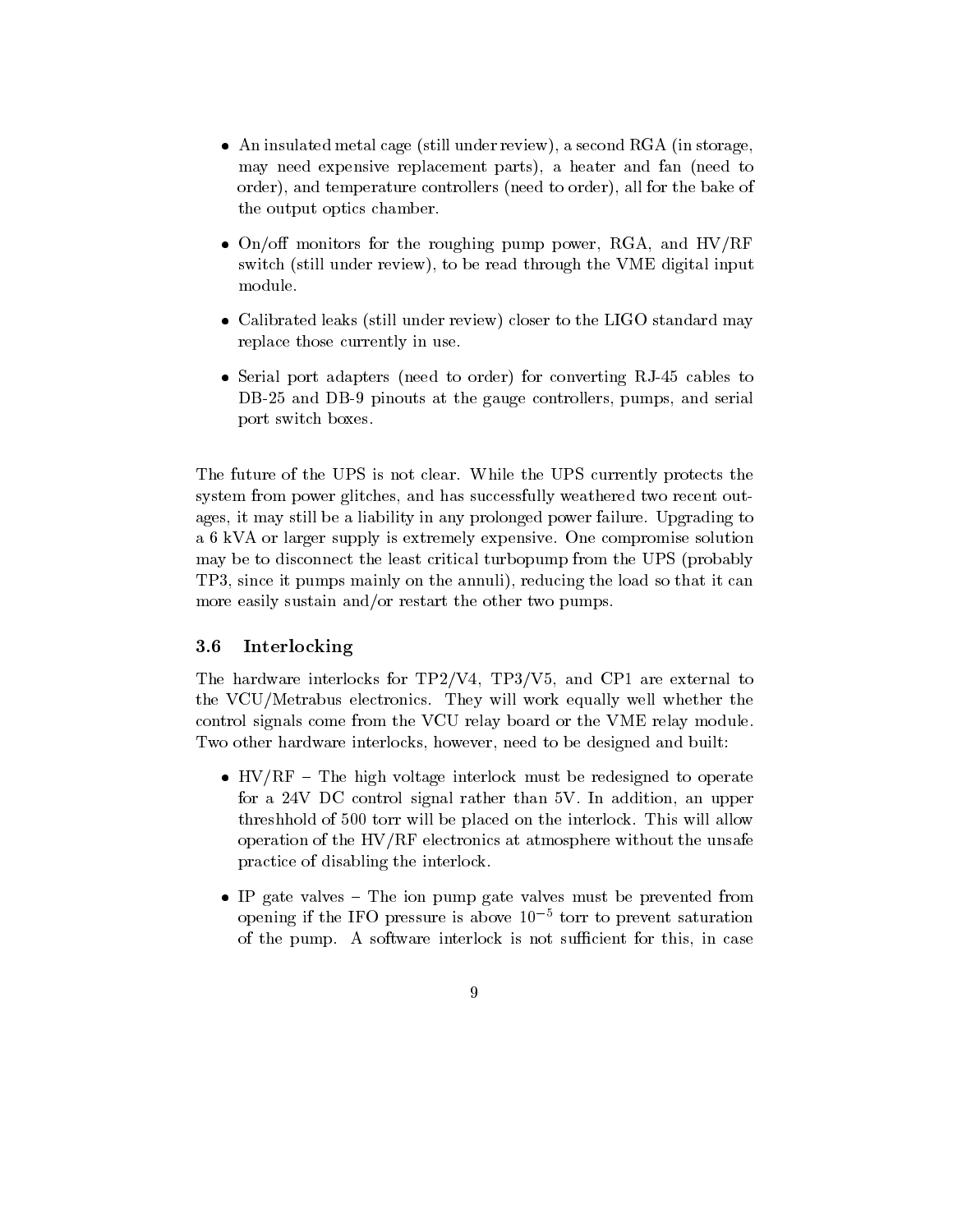the IFO pressure rises (from a leak or other source) while the VME processor is down.

In the full LIGO installations there is an additional hardware interlock to prevent gate valves from opening when there is vacuum on one side and higher pressure on the other. A similar interlock was originally planned for VM1, VC1, and V1, to prevent sudden venting of the IFO. It turns out, however, that it is not mechanically possible to open these valves if the pressure differential is more than a torr, so this interlock has been considered unnecessary.

Several other less critical interlocks can be handled in software:

- RGA alarm levels alarm levels can be set for the 41, 40, 40, and 28 amust the 41, 40, and 28 amust 28 amust 28 in the RGA. When these partial pressures cross a preset limit, a digital signal is sent to the VME input, which will protect the turbopumps by closing V1, V4, and V5.
- Nitrogen supply { The new nitrogen supply pressure display can communicate by serial port, and can warn the control system if the nitrogen pressure is dropping below 80 psi. This allows the system to close the large gate valves VM1 and V1 before there is no longer sufficient pressure to do so.
- Air leak { The VME can be programmed to close VM1, VC1, and V1, isolating the IFO, if the pressure is above 10  $\degree$  torr and rising (though we have not yet mathematically defined "rising").
- TP1 { The Osaka turbopump does not have the convenient monitoring relay that the Balzers turbopumps do. It does, however, have a digital output which signals a failure. This can be read by the VME digital input, and V1 can be ordered to close to protect TP1 from backstreaming.
- $R$  and releasing pumps will start releasing pumps will start releasing on the left pumping of  $\alpha$ IFO too long. V3 can be instructed to close if the IFO pressure drops below 0.35 torr (the roughing pumps are supposed to be disconnected at 0.5 torr).